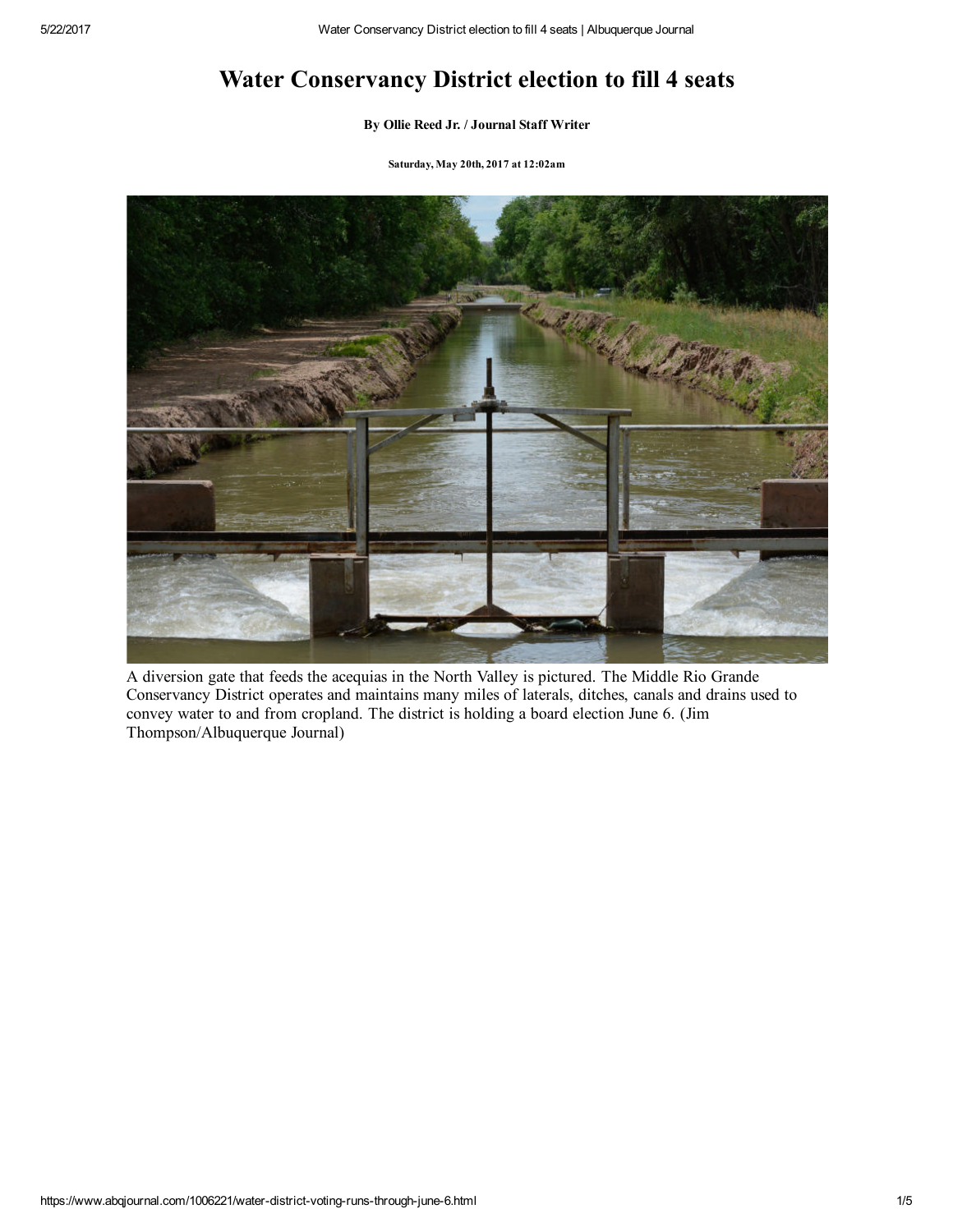5/22/2017 Water Conservancy District election to fill 4 seats | Albuquerque Journal



The view looking over the wheel for the gate on a diversion channel in Corrales. (Jim Thompson/Albuquerque Journal)

*Copyright © 2017 Albuquerque Journal*

A June 6 election for four Middle Rio Grande Conservancy District board positions will determine the personnel charged with juggling the district's varied responsibilities the next few years.

The conservancy district serves 11,000 irrigators, delivering water to 70,000 acres of cropland along 150 miles of the Rio Grande from Cochiti Dam in the north to the Bosque del Apache Wildlife Refuge in the south. But board members also make decisions that affect drainage, flood control, fish and wildlife and recreation.

"People who don't irrigate think they don't get any value from the conservancy district," said Glen Duggins, a Lemitar farmer who serves as vice chairman of the district board of directors. "But they forget about flood control. Right now the river is running high. If it were not for the conservancy district, we would not have a Downtown (Albuquerque)."

Seven members serve on the MRGCD board – three from Bernalillo County; one each from Sandoval, Socorro and Valencia counties; and one in an atlarge position. Board terms are four years. Positions at stake in this election are two of the Bernalillo County seats and the Socorro County and Sandoval County seats.

Seven candidates – two each in three contested races and one who is unopposed – are on the ballot. Incumbents Karen Dunning, who holds one of the Bernalillo County seats, and Derrick J. Lente of Sandoval County are running. Incumbents Adrian Oglesby of Bernalillo County and Chris Sichler of Socorro County are not seeking new terms.

To be eligible to vote, people must own property in the area benefitted by the conservancy district. It is those people, even those who are not irrigators, who pay the taxes that provide operating funds for the district.

Absentee voting in this year's election commenced on April 27 and continues through June 3. Early voting starts Monday and continues through June 3.

Here's a look at the candidates as they appear on the ballot.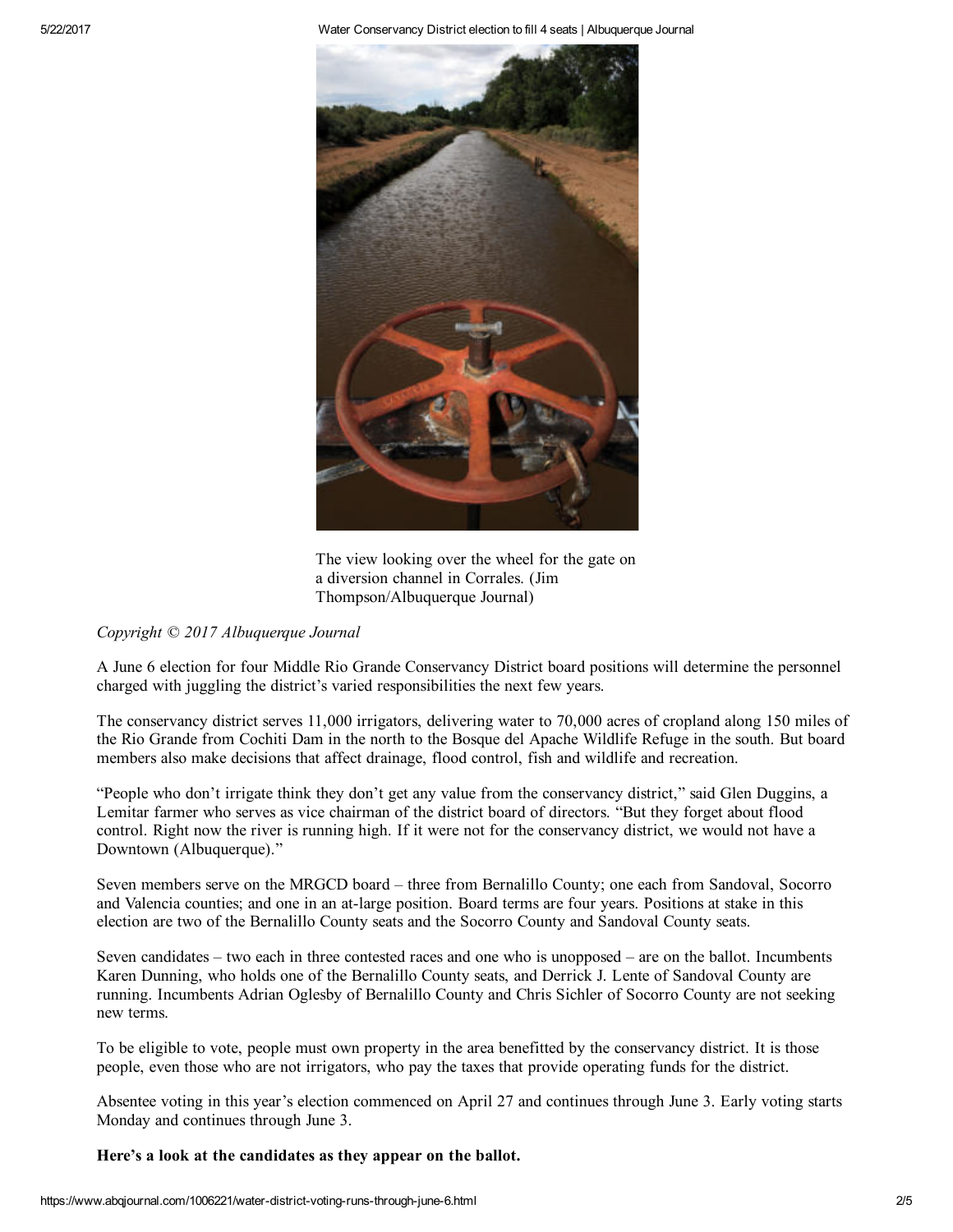Position No. 3 – Bernalillo County



Karen Dunning

Karen Dunning is seeking her third term on the board. The Los Ranchos de Albuquerque resident is selfemployed and does environmental assessments for housing developments. An enthusiastic walker, Dunning made her first run for a board seat in an effort to make sure the MRGCD kept access to irrigation ditches open to walkers.

"I have seen (the board) emerge as a much more professionally run organization focused on longrange planning. A majority of us believe climate change presents a real threat and that we need to keep up on the scientific information, need to change the way we do things so we do them more efficiently."



Pat McCraw

Pat McCraw lives in Albuquerque's South Valley, where she keeps two horses, 10 goats, two chickens, a donkey and a spotted mule. She said she buys 600 bales of hay a year.

"I'm running because I care a lot about the district. I have attended (MRGCD) meetings for more than 14 years, and I feel the district is pushing farmers aside and not getting them the kind of service that they need. If you use the ditches to irrigate, you are keeping the bosque wet in the desert and creating a lot of greenery that is good for habitat, particularly bird habitat."

## Position No. 4 – Bernalillo County



Joaquin Baca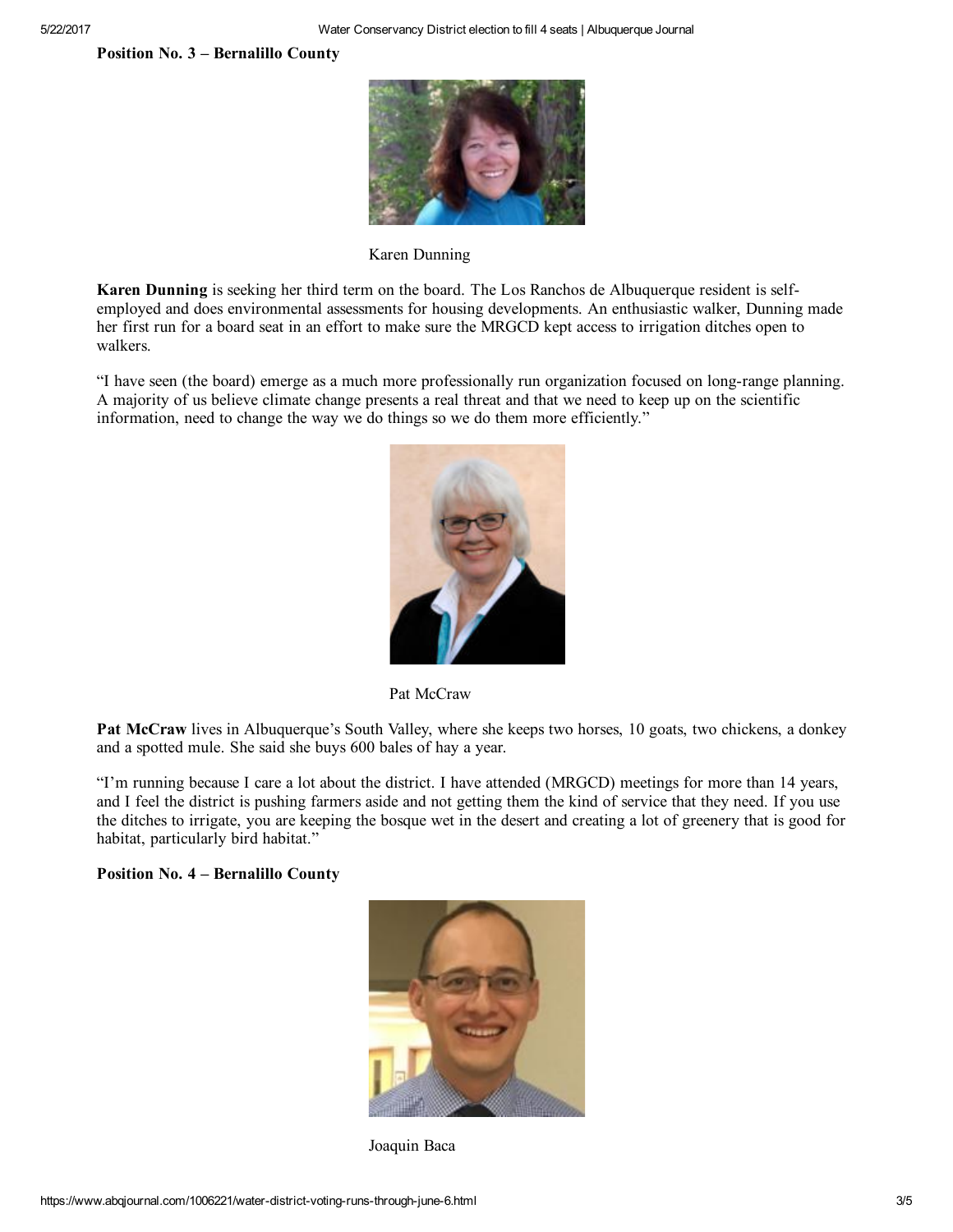5/22/2017 Water Conservancy District election to fill 4 seats | Albuquerque Journal

Joaquin Baca is unopposed in his bid to succeed Adrian Oglesby. Now a resident of Downtown Albuquerque, he grew up in Belen, where his life was unavoidably connected to the bosque. He is employed as a hydrologist with the U.S. Fish and Wildlife Service but notes he will not vote on board matters related to federal contracts and actions.

"I want to balance the needs of the irrigators with (efforts) to bring people to the river. I'm a scientist running for elective office and that gives me an opportunity to serve my community in a way that is meaningful and gives to the greater good. We live in a desert. We just got out of a drought. We have to plan."

## Position No. 6 – Socorro County



James Lee Martin

James Lee Martin was born in Las Vegas, N.M., grew up in Socorro and now lives on six acres in Lemitar. He retired from New Mexico Tech as a construction supervisor, has served on the Socorro County Commission, in the New Mexico House from 1976 to 1984 and in the New Mexico Senate from 1984 to 1992.

"I am really impressed with how hard the farmers work. I have a little bit of knowledge of how the processes work, and I just want to keep the ditches clean and the water flowing. The (middle Rio Grande valley) is a beautiful place. I would like to see it used for generations. I want to keep the valley green."



Valerie Moore

Valerie Moore lives on a 26-acre farm in Lemitar. She and her late husband managed ranches throughout New Mexico and Arizona. She has served on various boards, has been a 4H leader and is a construction volunteer for Habitat for Humanity.

"I'm very passionate about supporting farmers. The most important thing is to keep the water moving and our crops alive. We have to consider the long-term consequences. We have plenty of water this year, but when the lean times come we need to make sure we have enough. There are better ways to do things, better ways to make use of the water."

## Position No. 7 – Sandoval County